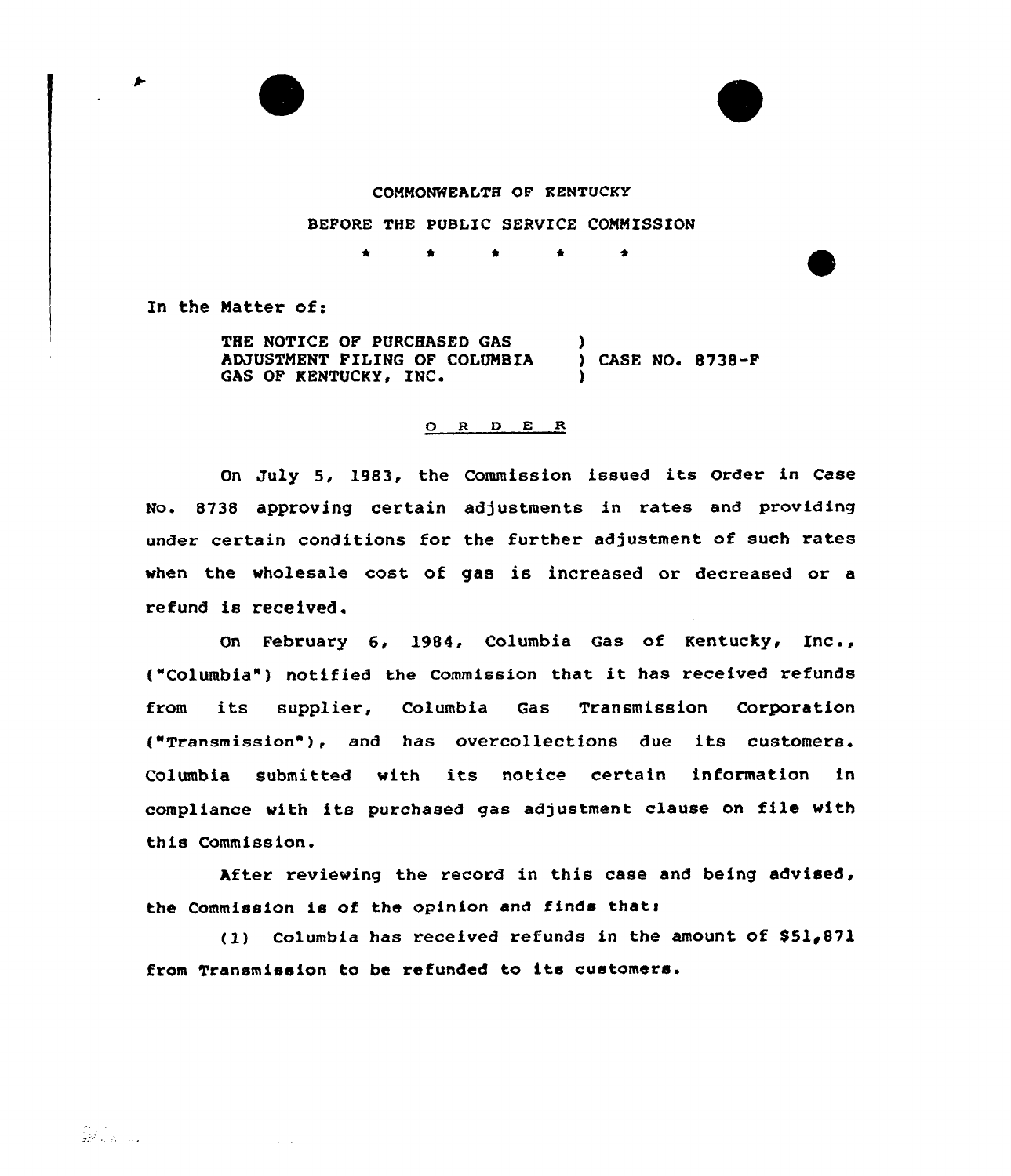(2) Columbia proposes to refund \$468,075 in overcollections due to Transmission tariff revisions filed by Columbia in Case Nos. 8738-C and 8738-D.

المتواطن والمتواطن والمتواطن

(3) Columbia proposes to refund \$330,832 to low pressure residential and commercial customers by crediting customer bills with a refund factor af \$0.0718 per Ncf. The refund factor should begin with meter readings taken on March 1, 1984, or as soon as practical thereafter. The refund factor should remain in effect for 4 months or until such time as the full amount plus interest has been xetuxned to Columbia's customers.

(4) Columbia proposes to refund \$189,114 by check to high pressure customers. These refunds reflect individual computations for each customer based on usage duxing the xefund calculation per iod.

(5) Calumbia should refund the amounts reported in its application plus interest at a xate equal to the average of the "3-month Commercial Paper Rates" fox the immediately preceding 12-month period less 1/2 of 1 percent to covex the costs of refunding. These monthly rates are repoxted in the Federal Reserve Bulletin and the Federal Reserve Statistical Release.

IT IS THEREFORE ORDERED that Columbia shall refund \$189,114 by check to its high pressure customers. Columbia shall refund \$ 330,832 to low pressure residential and commercial customers by applying a refund factor in the amount of \$0.0718 per Mcf to its customers' bills. The refund factor shall begin with meter readings taken March 1, 1984, or as soon as practical thereafter, and shall remain in effeet until such time as necessary so that